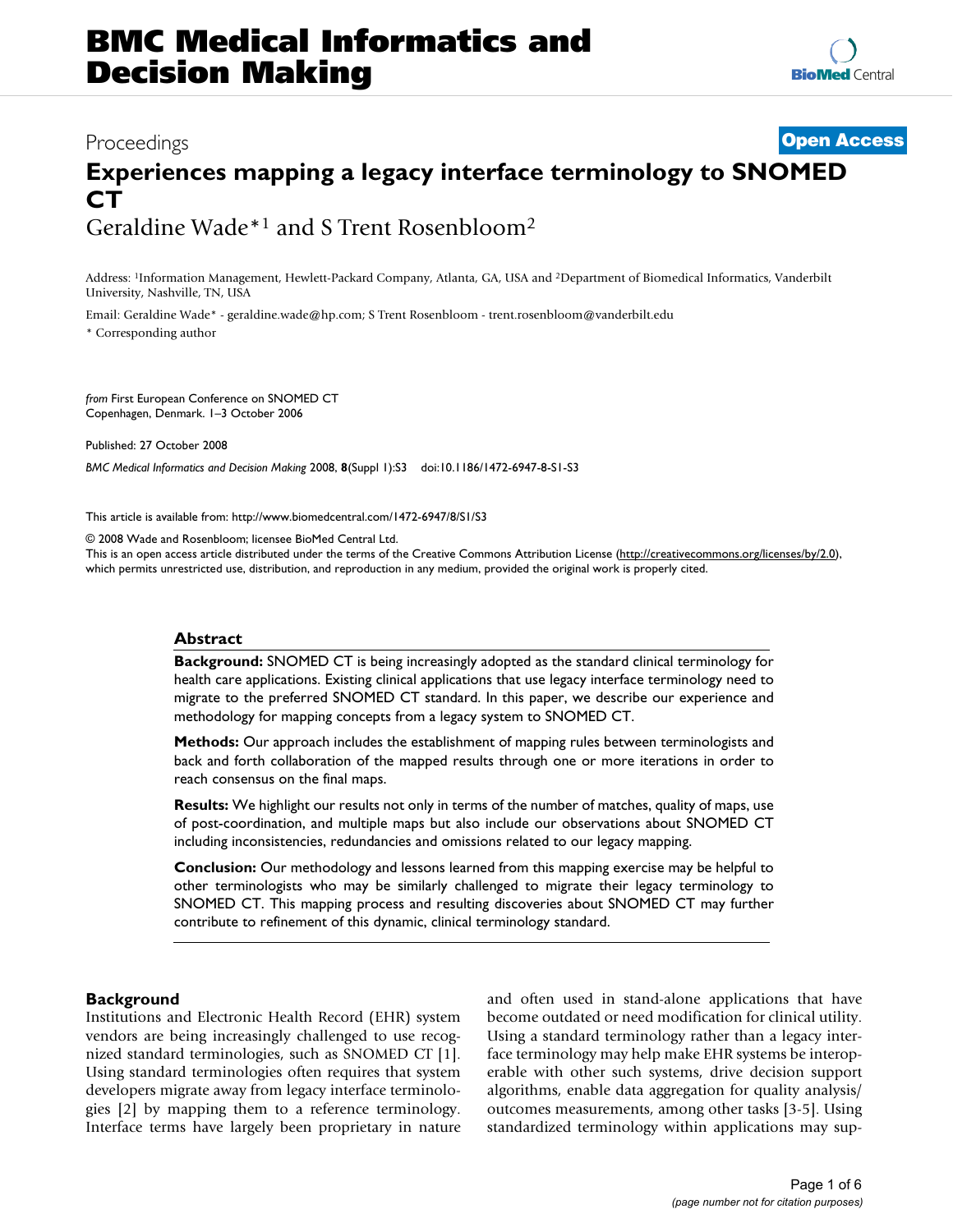port evidence-based initiatives, improve patient safety as well as meet new regulatory requirements [6] as standards are adopted both nationally and internationally. Vanderbilt University Medical Center (VUMC) in Nashville, TN, USA, has developed a clinical interface terminology for use in its EHR system components, including a structured entry tool designed to support clinical documentation. The terminology was designed as an outgrowth of the one created in the 1980s to support the Internist/QMR diagnostic expert and decision support system [7]. The interface terminology includes concepts for general medical evaluation, including those covering history, exam and diagnoses.

# **Methods**

The terms representing legacy interface concepts were extracted from the Vanderbilt EHR systems in a flat file format (i.e. Excel spreadsheet) for evaluation and mapping. Concepts and their unique identifiers were obtained (e.g. ID02964: *Anaphylactic Shock*) sequenced by a progressive list of concept identifier numbers. No corresponding clinical context from the computer programs using the terminology was initially provided. The concepts related to history (e.g. *Ethanol Dependence History*), history or symptom (e.g. *Myalgia History or Symptom*), physical examination (e.g. *Heart Sound S3 Auscultated*, *Ear Erythema Observed*, *Tactile Fremitus Palpated*), diagnoses (e.g. *Leukemia, Ulcerative Colitis, Sinusitis, Breast Cancer*), time (e.g. *Date of Last Menstrual Period)*, objects (e.g. *Shunt for Hemodialysis Access*, *Implanted Cardiac Device*), procedures (e.g. *Appendectomy, Venous Access Device Placement*), scales (e.g. *Patient Pain Scale, Epworth Sleep Scale Score*) and social (e.g. *Unemployed, Family Makeup*). Several concepts did not appear to fit any particular category or were less well-defined (e.g. *Has a Gun in the House, Wears a Helmet while Riding a Motorcycle*).

Before mapping, there was general agreement between the two terminologists on mapping rules including how the quality of the mapping relationships would be defined (see below) and how post coordinated concepts would be represented.. For example, several source concepts were entities that were "auscultated" (e.g. *Heart Murmur Auscultated*, *Abdominal Bruit Auscultated*). These were all to be mapped similarly using agreed upon post-coordinated concept groupings in SNOMED CT (e.g. Finding by auscultation [finding] Associated with [attribute]).

The concept mapping process involved 4 steps. The first step was to group the legacy (source) concepts into relevant clinical categories (Table 1). Concepts that included terms such as *Auscultated* or *Palpated* were grouped similarly and were assessed as being part of a physical examination.

**Table 1: Grouping of legacy interface terminology concepts with corresponding examples**

| <b>CATEGORIES</b><br>(# of concepts) | <b>LEGACY CONCEPTS</b>                       |  |
|--------------------------------------|----------------------------------------------|--|
| Historical (500)                     |                                              |  |
| Allergy (12)                         | ALLERGY TO LATEX                             |  |
| <b>Family History (40)</b>           | <b>FAMILY HISTORY OF NEUROPATHY</b>          |  |
| History (80)                         | <b>DYSLEXIA HISTORY</b>                      |  |
| History or Symptom (353)             | DIAPHORESIS HISTORY OR SYMPTOM               |  |
| Ob-Gyn History (8)                   | NUMBER OF CHILDREN                           |  |
| <b>Risk Factors (3)</b>              | <b>CARDIAC RISK FACTORS</b>                  |  |
| Physical Exam (972)                  |                                              |  |
| <b>Auscultation (68)</b>             | <b>VENOUS HUM AUSCULTATED</b>                |  |
| Elicited (200)                       | PULSUS PARADOXUS ELICITED                    |  |
| <b>Measurement (56)</b>              | <b>BODY MASS INDEX QUANTITATIVE MEASURED</b> |  |
| <b>Observation (487)</b>             | <b>AGITATION OBSERVED</b>                    |  |
| Palpation (148)                      | <b>HEART THRILL PALPATED</b>                 |  |
| <b>Percussion (13)</b>               | LIVER SPAN QUANTITATIVE PERCUSSED            |  |
| Other (530)                          |                                              |  |
| <b>Activities and Functions (49)</b> | USE OF AMBULATION ASSISTIVE DEVICES          |  |
| <b>Chief Complaint (12)</b>          | CHIEF COMPLAINT EXPOSURE TO CHEMICAL         |  |
| Clinical finding (299)               | <b>MENINGITIS</b>                            |  |
| Date (56)                            | DATE OF FIRST POLIO VACCINATION              |  |
| Devices (5)                          | <b>INDWELLING URINARY CATHETER</b>           |  |
| <b>Misc.</b> (7)                     | PATIENT TRANSFERRED FROM                     |  |
| Personal and Social (27)             | TYPE OF LIVING ACCOMODATION                  |  |
| Procedure (44)                       | REPAIR OF TETRALOGY OF FALLOT                |  |
| Referral (5)                         | REFERRAL FOR ABNORMAL ECHOCARDIOGRAM         |  |
| Scales and scores (26)               | EPWORTH SLEEP SCALE SCORE                    |  |
|                                      |                                              |  |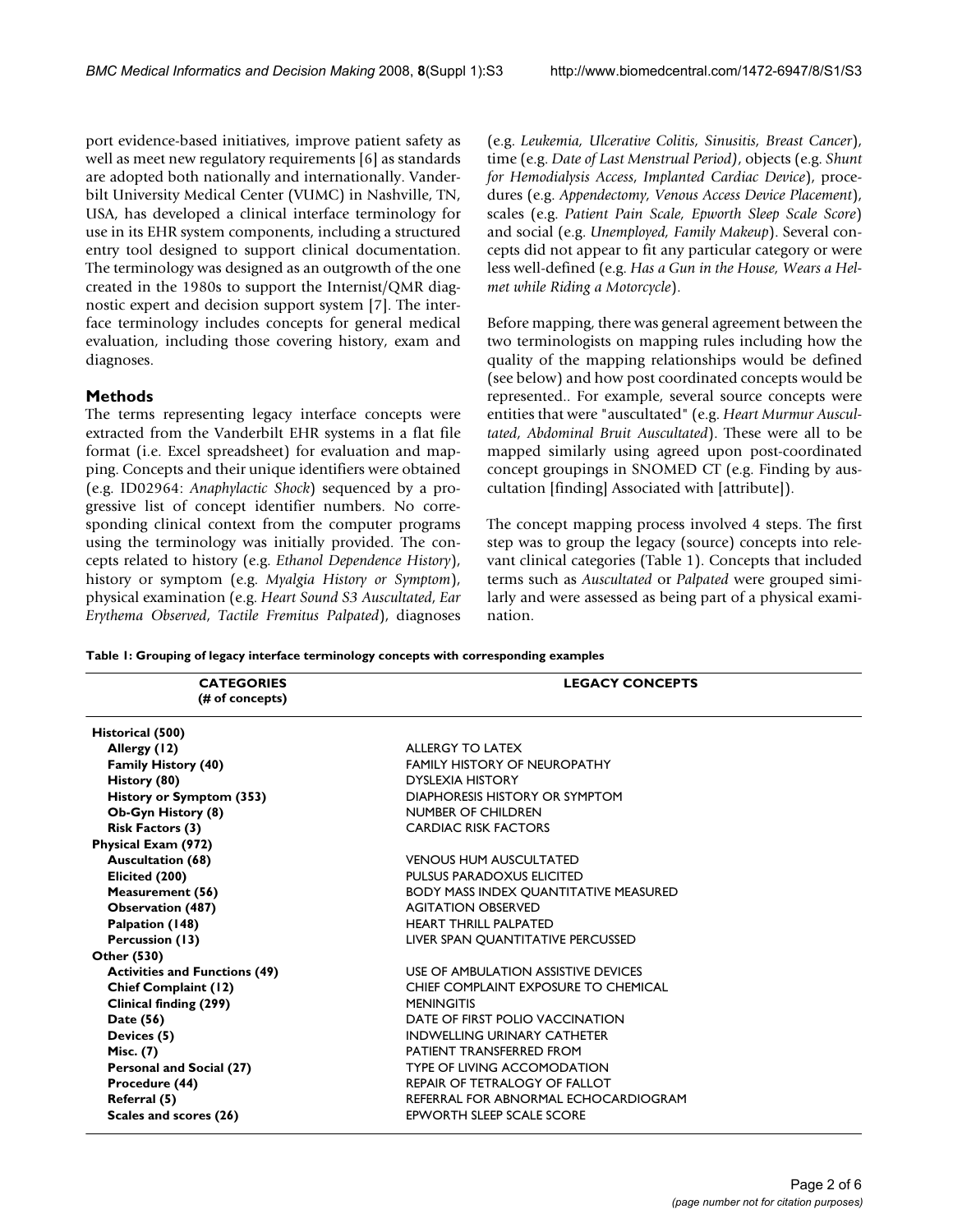Those concepts that included *History, History or Symptom, Family History, Risk Factors*, etc. were also grouped similarly and were assessed as being historical. Some concepts were grouped based on the terminologists' judgment that included underlying clinical knowledge/domain expertise. For example, concepts such as *Supports Self on Forearms While Prone* and *Plays "Pat-A-Cake" Responsively* were known to be observations of one's development status and *Inguinal Herniorrophy* and *Mastectomy* were known surgical procedures. A concept such as *Taking Anticoagulant Medication* could have been placed in more than one grouping (e.g. History or Activities and Functions) but a single group (i.e. Activities and Functions) was subjectively selected for mapping purposes. Some of the concepts were categorized as miscellaneous when they did not appear to be part of logical group (e.g. *Patient Transferred From*, *Follow Up Evaluation For*, etc). By grouping the concepts in this way, most could be correlated with the upper level SNOMED CT categories/axes. Additionally, groups of similar concepts could be mapped in a consistent way using similar rules. This was most important for representing SNOMED CT concepts requiring post-coordination.

The second step involved searching the SNOMED CT knowledgebase (January 2005) [8] for concepts within each of the groupings. Both proprietary search tools [9] and the Clue Browser [10] were used. Concepts were searched for and selected by using their word matching and/or synonym matching with consideration of where they fit within in a given hierarchy. If the source concept was a procedure, a corresponding target concept in the SNOMED CT procedure axis was selected.

The third step was to record the selected target concepts in a spreadsheet adjacent to the source (legacy) concept. Only active non-limited SNOMED CT concepts were selected as targets. The target concept used in the result set included the fully specified name designated by SNOMED CT. As each map was recorded, a separate entry was also recorded as to the quality of the relationship between and source legacy interface terms and target SNOMED CT concepts. A source concept that mapped to a semantically equal single SNOMED CT concept was qualified as equal.

An equal qualifier was also given to maps that used combined target concepts using the post coordination guidelines developed by the SNOMED CT Concept Model Working Group [11], the SNOMED CT Users guide [12] and the Technical Implementation guides [13].

They were noted under a separate category (see Results, Table 2). The same was done for relationships that were qualified as related but not equal to a single target concept or targets. A source concept that was not mappable to target concepts in SNOMED CT was recorded as "No Match". Some final maps included IS A relationships since the source concept only appeared to relate to higher-level concepts in SNOMED CT.

The fourth step was to share the resulting groups of maps with the second terminologist for validation and commentary. Each concept map was agreed to or was commented upon for further review/discussion. The maps were then returned to the first terminologist. Comments included requests for remapping, additional clarification as to why a given target was chosen and clinical explanations as to why the SNOMED synonym was incorrect or inconsistent. On occasion, additional context was provided to the first terminologist based on knowledge of the actual clinical context. For example, the concept *Orthopedic Surgery* could be interpreted as referring to the Orthopedic Surgery Department or to an Orthopedic surgical procedure.

|  |  | Table 2: Results of legacy concept mapping to SNOMED CT with examples |  |  |  |
|--|--|-----------------------------------------------------------------------|--|--|--|
|  |  |                                                                       |  |  |  |

| Number of concepts<br>$(2002 = total)$ | Mapped relationship(s)                            | Source concept(legacy)                          | Target concept (SNOMED CT)                                                                         |
|----------------------------------------|---------------------------------------------------|-------------------------------------------------|----------------------------------------------------------------------------------------------------|
| 1510<br>(75%)                          | 302 mapped to equal single target<br>concept      | <b>OSTEOPOROSIS</b>                             | Osteoporosis (disorder)                                                                            |
|                                        | 1208 mapped to equal post-coordinated<br>targets  | POST-ICTAL PSYCHOSIS                            | Psychotic disorder (disorder)<br>Associated with (attribute)<br>Post-ictal state (finding)         |
| 396<br>(20%)                           | 34 mapped to related single target<br>concept     | <b>BEHAVIORAL DISTURBANCE</b>                   | Problem behavior (finding)                                                                         |
|                                        | 362 mapped to related post-coordinated<br>targets | PELVIS MUSCULAR TONE FLACCID<br><b>PALPATED</b> | Finding by palpation (finding)<br>Associated with (attribute)<br>Poor pelvic muscle tone (finding) |
| 70<br>(4%)                             | Mapped to parent target concept only (IS<br>A)    | SMILES TO IMAGE OF PARENTS FACE                 | Child developmental finding (finding)                                                              |
| 26<br>(1%)                             | No map                                            | <b>HEART SOUND CLICK</b><br><b>AUSCULTATED</b>  |                                                                                                    |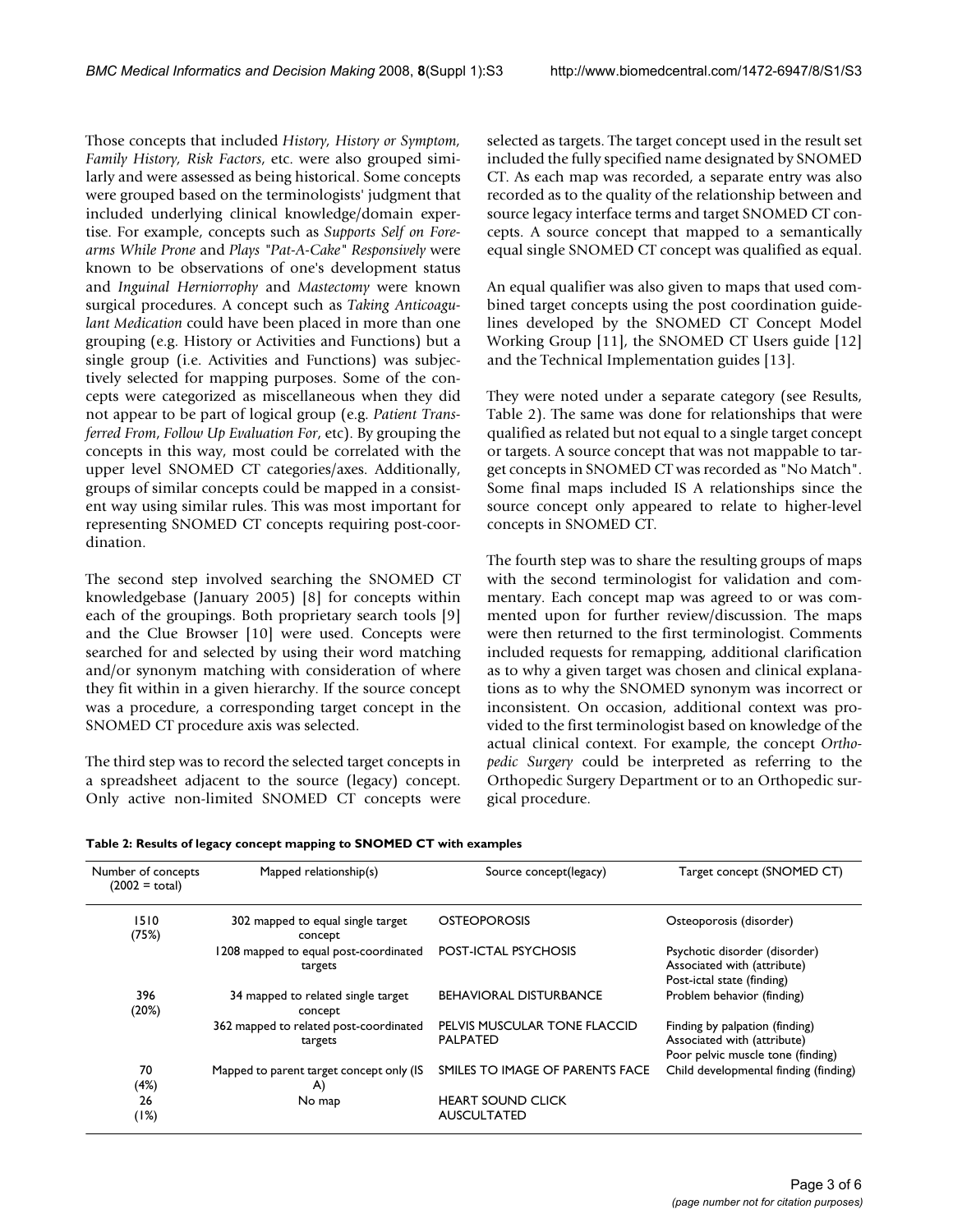The process of back and forth collaboration between the two terminologists (GW, STR) continued for two or three iterations until all maps were completed.

## **Results**

2002 legacy interface terms from VUMC were evaluated. Among the resulting final maps to SNOMED CT (Table 2), there were 1510 concepts that were rated by two terminologists (GW, STR) as having semantically equivalent matches. In this group, 302 legacy concepts mapped each to single SNOMED CT concepts and 1208 legacy concepts mapped to a combination of post-coordinated concepts. Maps that were related but not semantically equal included 34 single concept maps and 362 post-coordinated maps. Seventy concepts were designated as having an IS A relationship as they appeared to represent an appropriate child concept relative to a SNOMED CT concept. Twenty-six concepts were not matched (e.g *Heart Sound Click Auscultated, Presyncope, Low Pitched Bowel Sounds Auscultated*,). Among the post-coordinated maps, 580 were more complex in that several attribute-value pairs were used (e.g., *Precordial Cardiac Impulse Intensity Palpated* mapped to Finding by palpation (finding) + Associated with (attribute) + Finding of pulse volume (finding) + Interprets (attribute) + Precordial pulsation, function (observable entity)). Additional results showed that 9 of the legacy concepts mapped to more than one SNOMED CT concept (i.e. 1 to many relationship). In some instances, there were maps to two equivalent SNOMED CT concepts (i.e. 1 to 1 relationship) Fig. 1

In addition, some of the SNOMED CT target concepts seemed to be formatted inconsistently (e.g. Left popliteal artery structure (body structure) and Structure of right popliteal artery (body structure)). All of the final outputs were recorded in a flat file/Excel spreadsheet and given to the IT group for future consideration/integration into the current clinical application.

#### **Discussion**

SNOMED CT is a dynamic, scientifically validated clinical health care terminology and infrastructure [14] that is being increasingly adopted as the preferred terminology for the representation of clinical information. As healthcare providers, payers and government officials focus on developing interoperable electronic health networks, data standards including SNOMED CT are being increasingly incorporated into new and existing healthcare applications to meet data sharing needs. Transforming legacy and proprietary terminologies into standards will be required for clinical utility. Such legacy interface terminologies, like the one we have described, may consist of an aggregate of single concepts or concept phrases and not part of a structured, controlled terminology. Thus alignment methods that have been described previously [15-17] using algorithms to compare structured knowledge sources could not be used. Formal definition description logics (DLs) have also been shown to aid in mapping between terminologies by providing concept and role definitions with explicit semantics [18]. These, too, were absent from the legacy interface terminology in this evaluation. To offset some of these limitations, we felt that it was important to group concepts into clinically relevant categories ahead of the actual mapping in order to provide some consistency for mapping of concepts within a given group. Lexical associations (i.e. *auscultated, palpated, history or symptom*, etc) included in many of the concept strings helped guide some of the obvious groupings. The terminologists could then discuss and agree prospectively on mapping rules that would apply generally as well as to the differing groups of concepts

After establishing agreed-upon mapping rules, there were a series of process steps involving searching, recording and qualifying relationships among the mapped concepts. There was ongoing collaboration – validation, discussion and commentary for each group of maps. This was critical to achieving eventual consensus on the final maps.



### Figure 1

Mapping examples showing different relationships to target maps.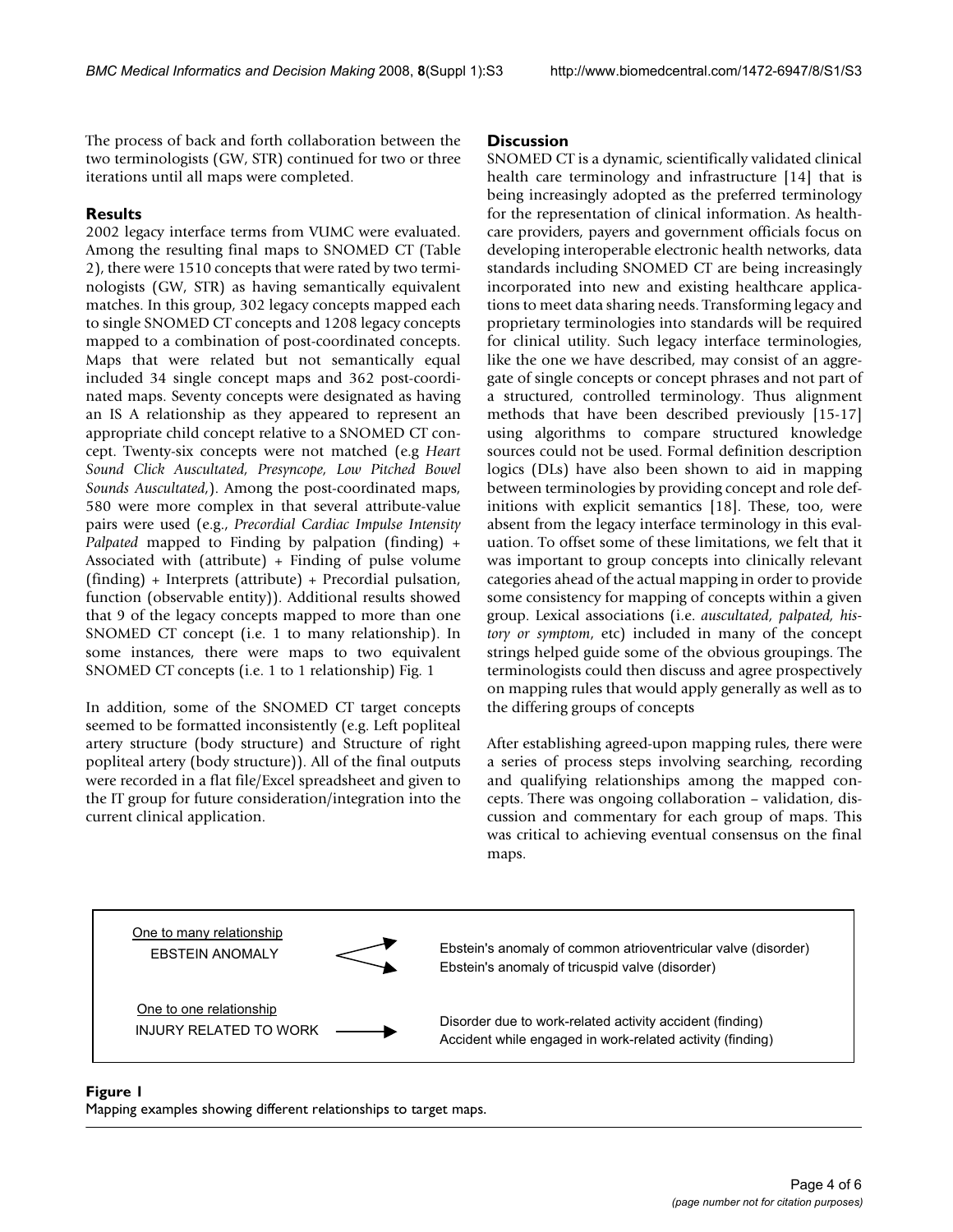In our experience, it is critical to have terminologists with considerable clinical background or domain expertise who could apply their knowledge to the grouping and mapping of concepts whose meaning may not be obvious by the description alone. In this evaluation of legacy interface concepts, no corresponding clinical context was given ahead of the first mapping iteration and this led to some initial errors. Perhaps by providing some clinical context with a list of legacy concepts there would be better semantic maps with SNOMED CT. By grouping legacy concepts into similar categories prospectively and by using mapping rules in a consistent manner to each group, future changes made to SNOMED CT may be more readily applied to your mapped legacy terminology (e.g. If new attribute-value pairs are added or previous guidelines revised, new pairs of concepts can be consistently applied.)

We observed that this process exposed not only differences between the two terminologists in their semantic interpretation of concepts but also highlighted areas in SNOMED CT that were redundant, inadequate or deficient. For example, we did not think that "depression (finding)" and "sadness" were semantically equal as defined by SNOMED CT. We found that "rectocele" was used as a synonym for the preferred display concept of "female proctocele without uterine prolapse (disorder)", even though there are rare instances when it occurs in a male. This example also highlighted the discovery that some of the preferred display concepts led to a change in a map upon review. Even though there may have been an exact match to a synonym in SNOMED CT, the preferred display concept, on occasion, suggested an alternate meaning that led to a re-examination of the map. This mapping exercise also led to the identification of concepts that needed to be added to SNOMED CT. Despite these deficiencies and omissions, there was overall good clinical concept representation of this legacy interface terminology set in SNOMED CT. Also, it is useful to note that SNOMED CT is dynamic – a work in progress – with biannual updates and new releases. As a standards organization, it is open to participation and invites submissions for additions and modifications. SNOMED CT editors rely on inputs from users. This makes it most suitable for the complexities of clinical medicine. Efforts to extend terminologies such as SNOMED CT into ontologies offer additional sources of discriminating reviews [19,20].

Future consideration of these maps may involve integration of the SNOMED CT terminology into the application interface or in a cross-referencing table. It may be that exact concept matches will have the most immediate potential for integration. Further investigation, i.e. comparing how many exact concept matches correspond with the frequency of clinically used terms in the actual legacy application, may give further insight as to how it may be best to proceed with integration. For instance, a more frequently used clinical concept such as "myocardial infarction" is well represented in SNOMED CT [21] and could be immediately deployed for use within an application. A less frequently used concept, such as "Epworth sleep scale score" is not currently represented in SNOMED CT but may not be critical data for capture as a "standard" as it would be much less likely to be used in decision-support algorithms or patient safety measures.

# **Conclusion**

Using these 2002 concepts as a typical example of what other terminologists may face when challenged with transitioning their proprietary concepts to standardized terminology, this methodology can be applied using a systematic approach – starting with legacy concept grouping and establishment of rules for mapping concepts that are grouped similarly as well as establishing consensus (between terminologists) for how rules will be applied and for how Attribute-Value pairs will be applied to particular groups of concepts. Such mapping and analysis contributes to the improvements in SNOMED CT as clinical concepts are continuously added and modified (through submissions and inquiries).

### **Competing interests**

The authors declare that they have no competing interests.

### **Authors' contributions**

Both authors (GW and STR) designed the study, performed and evaluated the concept mappings, drafted and approved the final manuscript.

#### **Acknowledgements**

The project was supported in part by a grant from the United States National Library of Medicine (Rosenbloom, 2K22 LM008576-02).

This article has been published as part of *BMC Medical Informatics and Decision Making* Volume 8 Supplement 1, 2008: Selected contributions to the First European Conference on SNOMED CT. The full contents of the supplement are available online at [http://www.biomedcentral.com/1472-6947/](http://www.biomedcentral.com/1472-6947/8?issue=S1) [8?issue=S1.](http://www.biomedcentral.com/1472-6947/8?issue=S1)

#### **References**

- 1. National Committee on Vital and Health Statistics: *Report to the Secretary of the U.S. Department of Health and Human Services Uniform Data Standards for Patient Medical Record Information* . July 6, 2000
- 2. Rosenbloom ST, Miller RA, Johnson KB, Elkin PL, Brown SH: **[Inter](http://www.ncbi.nlm.nih.gov/entrez/query.fcgi?cmd=Retrieve&db=PubMed&dopt=Abstract&list_uids=16501181)[face terminologies: facilitating direct entry of clinical data](http://www.ncbi.nlm.nih.gov/entrez/query.fcgi?cmd=Retrieve&db=PubMed&dopt=Abstract&list_uids=16501181) [into electronic health record systems.](http://www.ncbi.nlm.nih.gov/entrez/query.fcgi?cmd=Retrieve&db=PubMed&dopt=Abstract&list_uids=16501181)** *J Am Med Inform Assoc* 2006, **13(3):**277-288.
- 3. Chute CG, Elkin PL, Sherertz DD, Tuttle MS: **[Desiderata for a clin](http://www.ncbi.nlm.nih.gov/entrez/query.fcgi?cmd=Retrieve&db=PubMed&dopt=Abstract&list_uids=10566317)[ical terminology server.](http://www.ncbi.nlm.nih.gov/entrez/query.fcgi?cmd=Retrieve&db=PubMed&dopt=Abstract&list_uids=10566317)** *Proc AMIA Symp* 1999:42-46.
- 4. Elkin PL, Brown SH, Carter J, Bauer BA, Wahner-Roedler D, Bergstrom L, *et al.*: **[Guideline and quality indicators for develop](http://www.ncbi.nlm.nih.gov/entrez/query.fcgi?cmd=Retrieve&db=PubMed&dopt=Abstract&list_uids=12467801)[ment, purchase and use of controlled health vocabularies.](http://www.ncbi.nlm.nih.gov/entrez/query.fcgi?cmd=Retrieve&db=PubMed&dopt=Abstract&list_uids=12467801)** *Int J Med Inform* 2002, **68(1–3):**175-186.
- 5. Spackman KA, Campbell KE, Cote RA: **[SNOMED RT: a reference](http://www.ncbi.nlm.nih.gov/entrez/query.fcgi?cmd=Retrieve&db=PubMed&dopt=Abstract&list_uids=9357704) [terminology for health care.](http://www.ncbi.nlm.nih.gov/entrez/query.fcgi?cmd=Retrieve&db=PubMed&dopt=Abstract&list_uids=9357704)** *Proc AMIA Annu Fall Symp* 1997:640-4.